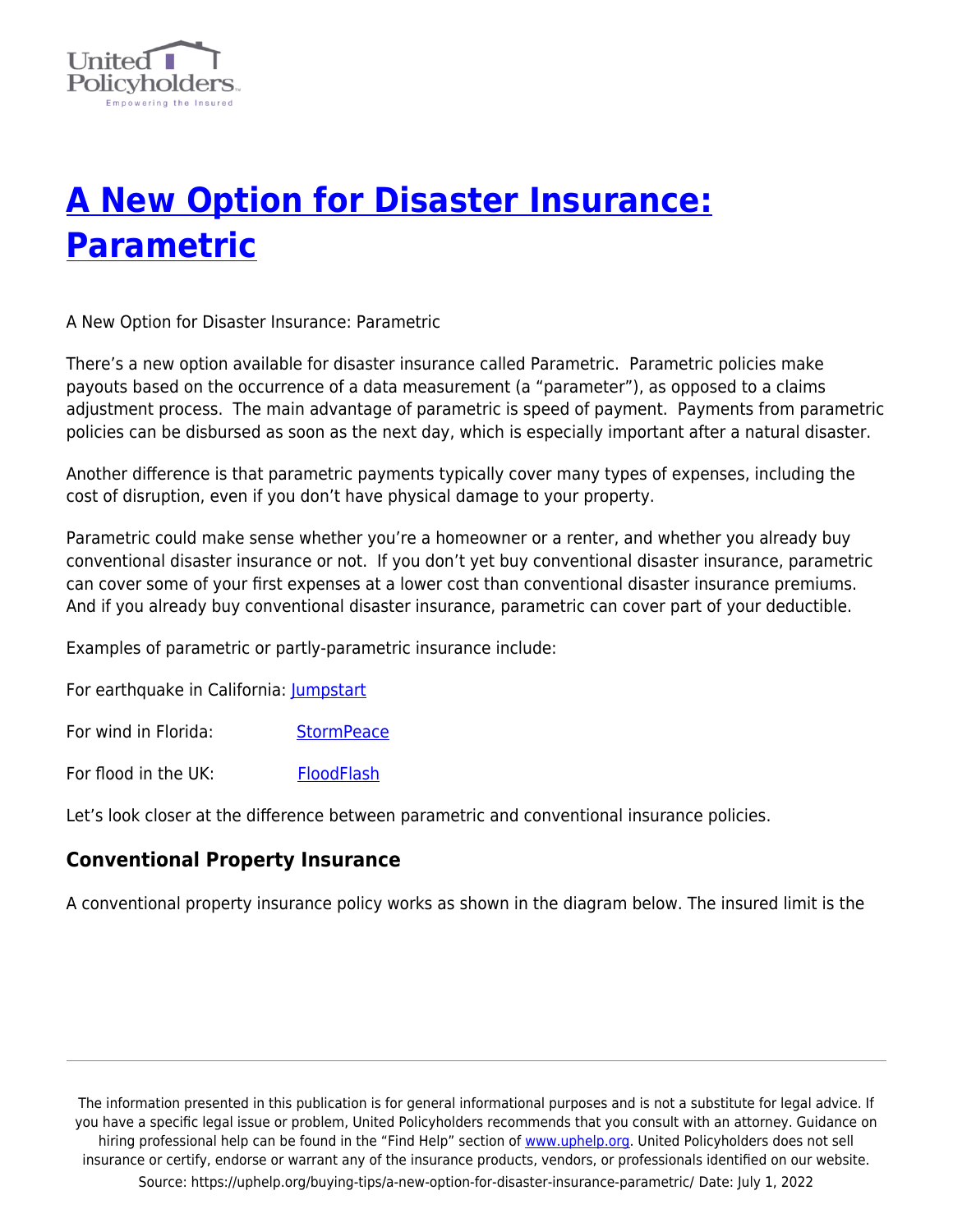

stated replacement value of the property, and there is a deductible. The policyholder pays the first losses up to the value of the deductible, and the insurance company pays losses exceeding the deductible, up to the limit.

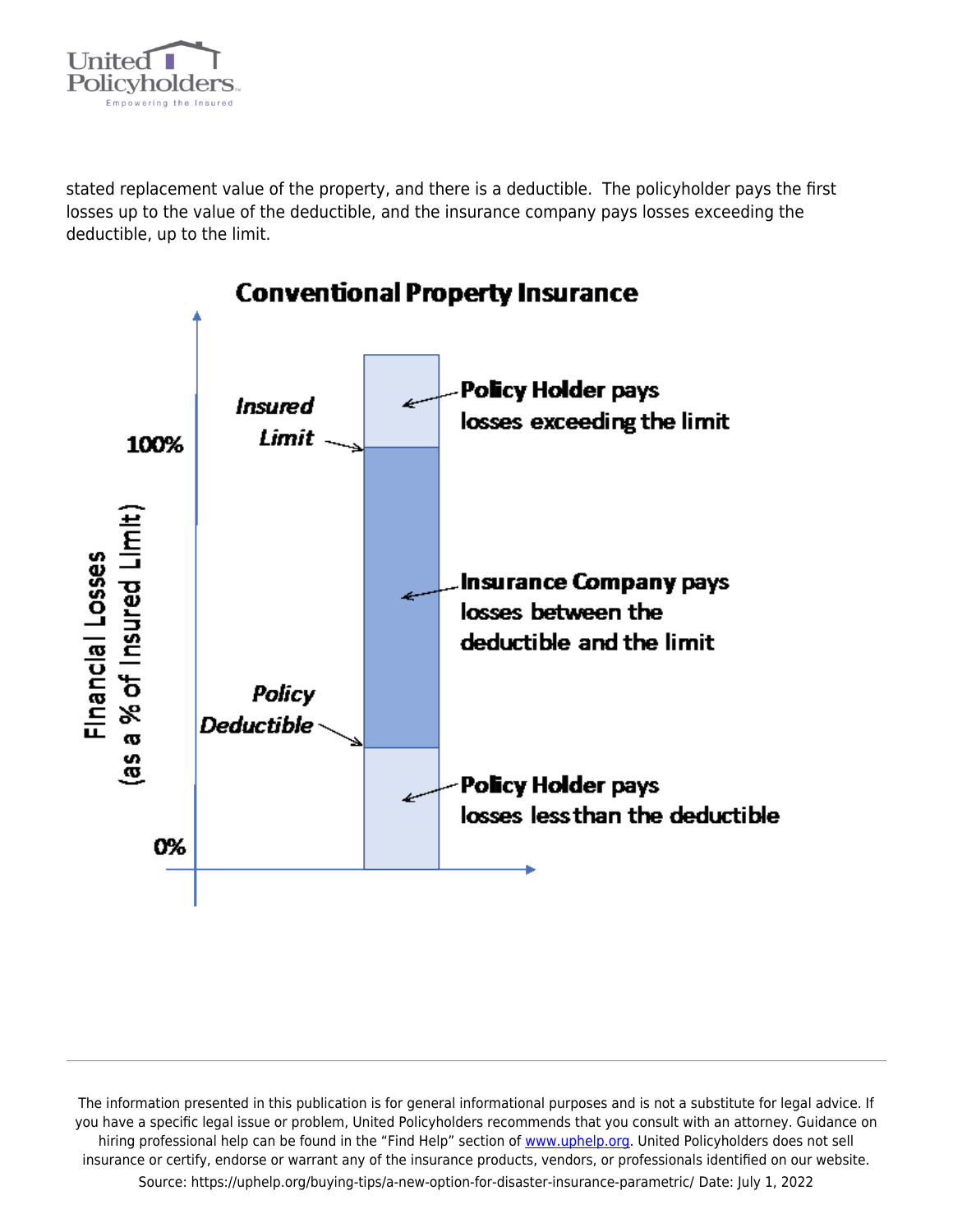

# **Parametric Insurance**

A parametric policy, on the other hand, pays first-dollar losses, in a lump-sum.

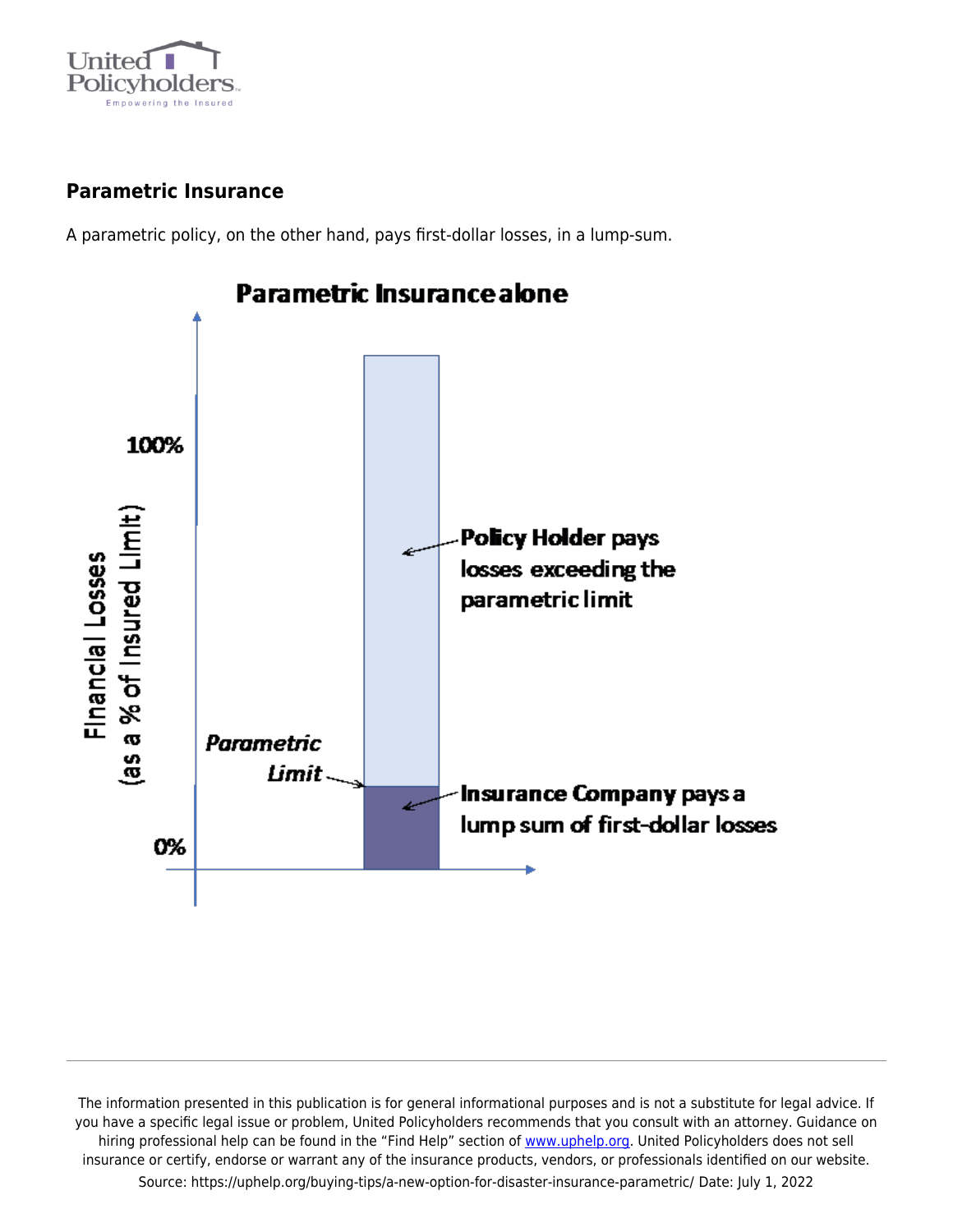

# **Conventional and Parametric Insurance**

You can buy both a conventional policy and a parametric policy. In that case, here's who's responsible for what portion: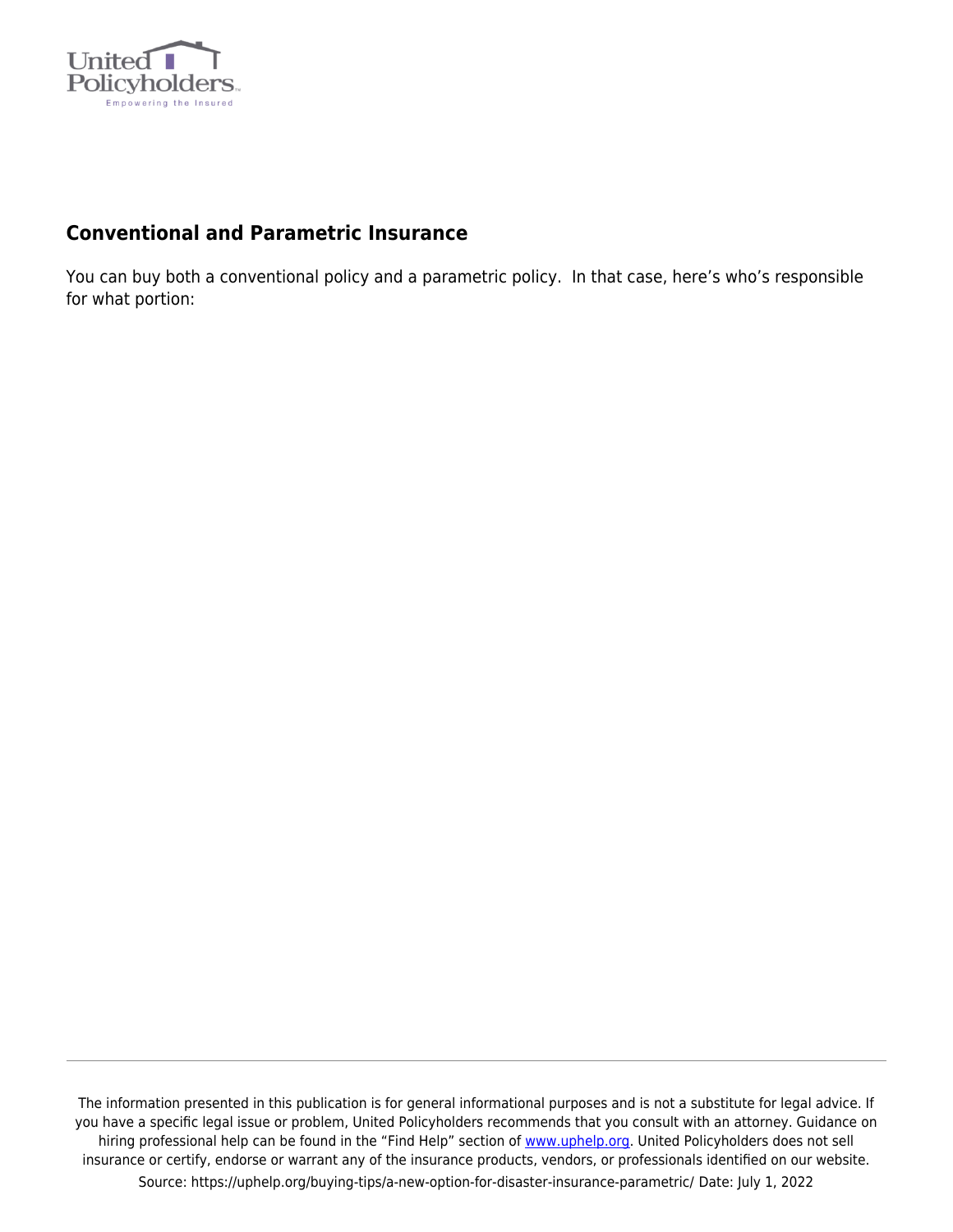



Now let's put some numbers on this with a couple of examples for homeowners and renters:

### 1. **Examples for Homeowners:**

In these examples you have a 2,000-square-foot house with a market value of \$300,000.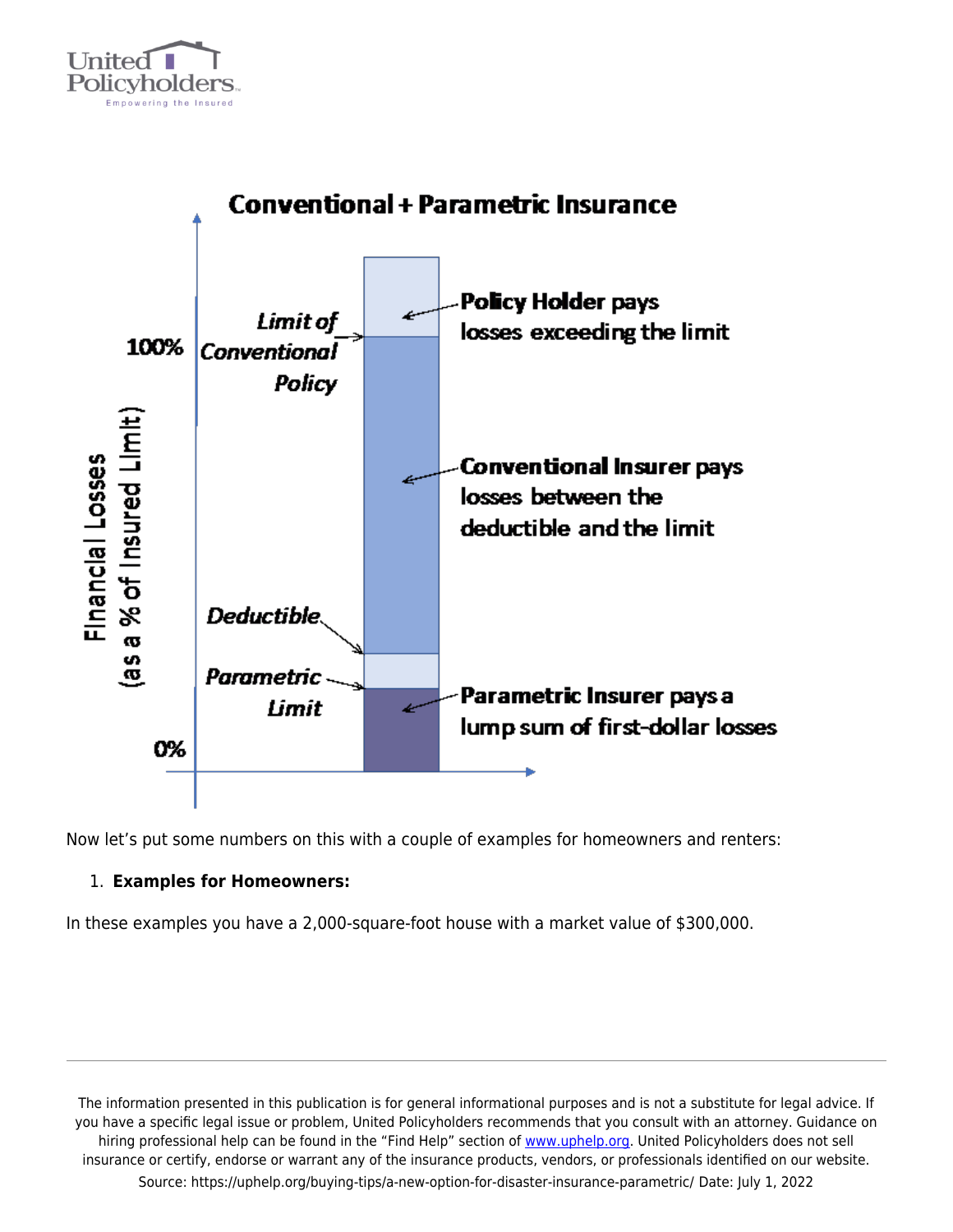

The conventional insurance policy has an insured limit of \$200,000, which assumes a replacement cost of \$100 per square foot (2,000 sf  $*$  \$100/sf = \$200,000). The deductible is 10% of the insured limit (\$20,000).

The parametric insurance policy has a lump-sum limit of \$10,000.

#### **1.1 Example Loss: \$25,000**

| Conventional Insurer pays:            | Parametric Insurer pays: | <b>YOU PAY</b><br>(out-of-pocket): |          |
|---------------------------------------|--------------------------|------------------------------------|----------|
| No disaster insurance                 | \$0                      | \$0                                | \$25,000 |
| Conventional Insurance alone          | \$5,000                  | \$0                                | \$20,000 |
| Parametric Insurance alone            | \$0                      | \$10,000                           | \$15,000 |
| Both Conventional + Parametric\$5,000 |                          | \$10,000                           | \$10,000 |

In this example, if your losses are higher than the deductible of your conventional policy, your out-ofpocket costs are lowest if you have both policies.

#### **1.2 Example Loss: \$15,000**

|                                    | Conventional  | Parametric Insurer YOU PAY |                  |
|------------------------------------|---------------|----------------------------|------------------|
|                                    | Insurer pays: | pays:                      | (out-of-pocket): |
| No disaster insurance              | \$0           | \$0                        | \$15,000         |
| Conventional Insurance alone       | \$0           | \$0                        | \$15,000         |
| Parametric Insurance alone         | \$0           | \$10,000                   | \$5,000          |
| Both Conventional + Parametric \$0 |               | \$10,000                   | \$5,000          |

This example shows that when the loss is less than the deductible of the conventional policy, only parametric insurance will offset your out-of-pocket costs.

#### **1.3 Example Loss: \$250,000**

| Conventional Insurer Parametric |               | <b>YOU PAY</b>   |
|---------------------------------|---------------|------------------|
| pays:                           | Insurer pays: | (out-of-pocket): |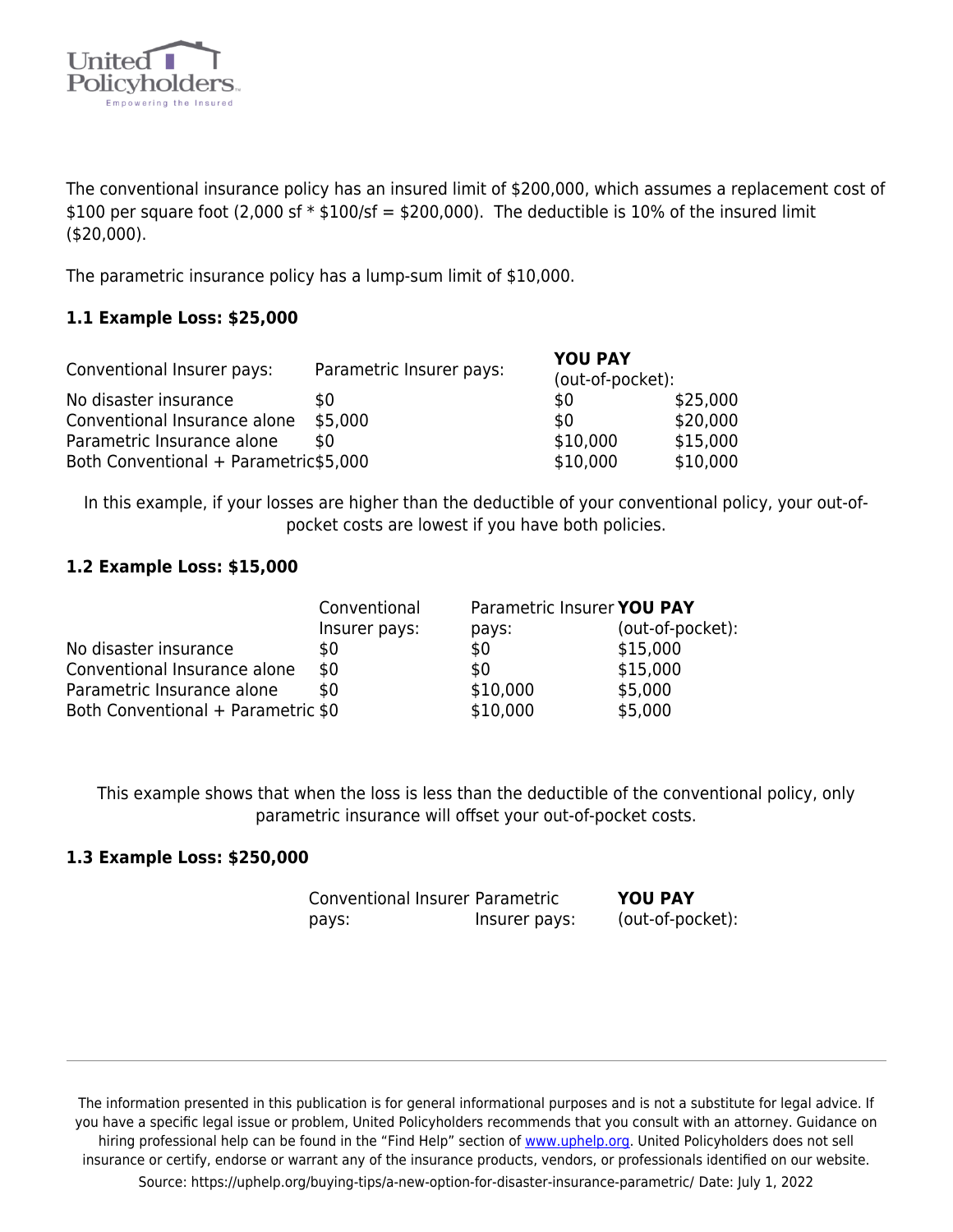

| No disaster insurance<br>Conventional Insurance alone \$180,000 | \$0       | \$0<br>\$0 | \$250,000<br>\$70,000 |
|-----------------------------------------------------------------|-----------|------------|-----------------------|
| Parametric Insurance alone                                      | \$0       | \$10,000   | \$240,000             |
| Both Conventional +<br>Parametric                               | \$180,000 | \$10,000   | \$60,000              |

This example shows that in a "total loss" situation, parametric insurance contributes only nominally to the total reimbursement. It also shows that you are responsible to pay the losses exceeding the limit of the conventional policy.

#### 1. **Examples for Renters:**

In these examples the conventional renters' insurance policy has an insured limit of \$25,000 for your personal property. It also has a deductible of \$2,500, and a \$1,500 for additional living expenses, with no deductible.The parametric insurance policy has a lump-sum limit of \$10,000.

#### **2.1 \$12,000 Example Loss: \$2k for personal property, \$10k in moving expenses**

|                              | Conventional InsurerParametric InsurerYOU PAY |          |                  |
|------------------------------|-----------------------------------------------|----------|------------------|
|                              | pays:                                         | pays:    | (out-of-pocket): |
| No disaster insurance        | \$0                                           | \$0      | \$12,000         |
| Conventional Insurance alone | \$1,500                                       | \$0      | \$10,500         |
| Parametric Insurance alone   | \$0                                           | \$10,000 | \$2,000          |
| Both Conventional +          | \$1,500                                       | \$10,000 | \$500            |
| Parametric                   |                                               |          |                  |

In this example, your losses are mainly due to the expense of disruption as opposed to damaged property, and you receive a higher payment from the parametric policy than the conventional renters' policy.

#### **2.2 \$20,000 Example Loss: \$10k for personal property, \$10k in extra child care expenses**